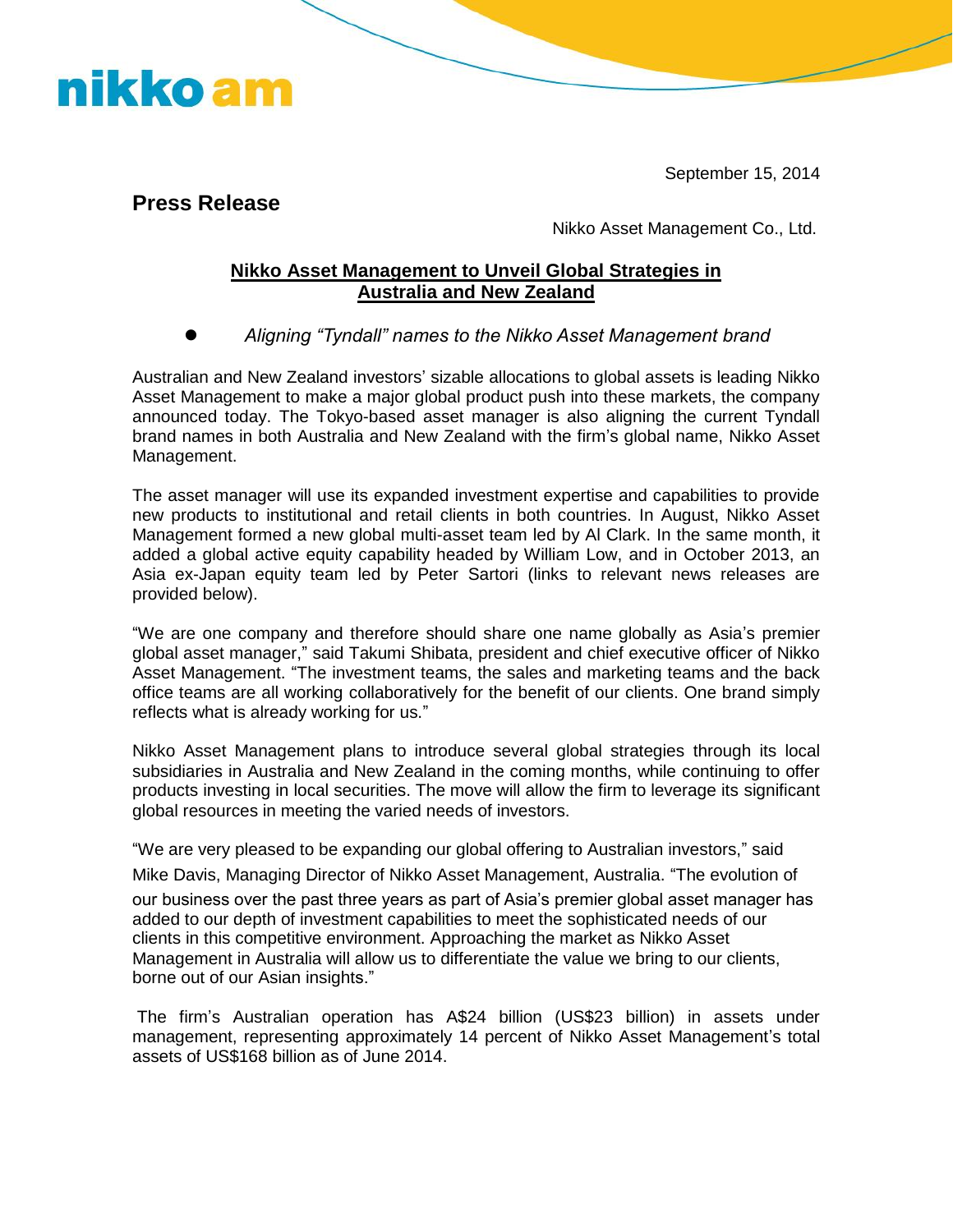

"Nikko Asset Management is well known globally, and we are excited to bring more of the firm's global expertise to our clients," said Peter Lynn, Managing Director of Nikko Asset Management, New Zealand. "With this brand transition, there is no change to our investment teams, their investment philosophy, processes or portfolios. As one company, with one name, we will further distinguish our offering to clients in New Zealand."

The company's New Zealand operation, which is based in Auckland, is the only foreign asset management firm operating in the country. Its assets under management reached NZ\$3.8 billion (US\$3.3 billion) as of June 2014.

According to a June 2013 survey conducted by the Australian Prudential Regulation Authority<sup>1</sup>, some 31 percent of superannuation fund assets were allocated to global investments, with 25 percent in equity and 6 percent in fixed income. Meanwhile, in New Zealand, a survey of leading balanced funds by Aon Hewitt<sup>2</sup> reveals that 48 percent of assets were allocated globally, with 32 percent in equity and 16 percent in fixed income.

Nikko Asset Management is conducting its inaugural Foreword client event this week in Melbourne, Sydney and Auckland. Speakers include the firm's global head of investment Yu-Ming Wang, in addition to the portfolio managers in charge of its leading global and local investment strategies.

[http://en.nikkoam.com/files/english\\_press\\_releases/2014/release\\_140819\\_e.pdf](http://en.nikkoam.com/files/english_press_releases/2014/release_140819_e.pdf) [http://en.nikkoam.com/files/english\\_press\\_releases/2014/release\\_140805\\_e.pdf](http://en.nikkoam.com/files/english_press_releases/2014/release_140805_e.pdf) [http://en.nikkoam.com/files/english\\_press\\_releases/2013/release\\_131017\\_e.pdf](http://en.nikkoam.com/files/english_press_releases/2013/release_131017_e.pdf)

-ENDS-

 1 Annual Superannuation Bulletin June 2013 (revised February 5, 2014)

 $2$  The Aon Investment Update, Aon Hewitt Investment Consulting July 2014